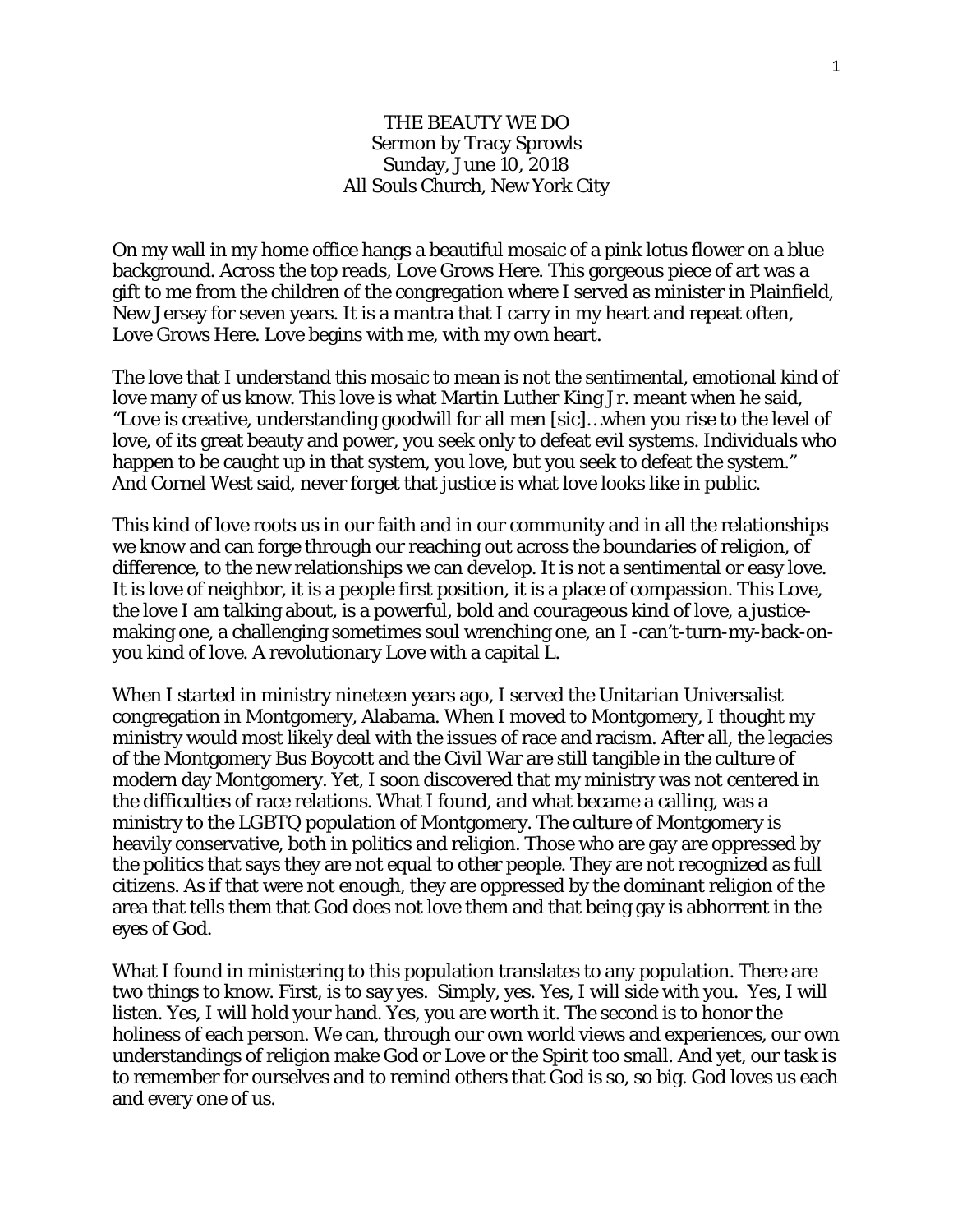One morning, I received a phone call from a man whose gay son had suddenly died of a brain aneurysm. They were looking for a minister to do the funeral would I be willing to bury a gay man? Apparently, they had called more than half a dozen local ministers, none of whom were willing to do the funeral. One minister did say he would do the funeral but that he "couldn't pray the deceased into heaven." As the father shared with me the details of their search for a minister I could hear the pain and the sadness in his voice. When he finished speaking, I simply said yes. I would do the funeral. Simply and wholly, yes. I will honor you. I will lift up your name. I will side with you.

Another memory from Montgomery. One sunny, blue Sunday morning a man stood up to share his sadness with the congregation and to light a candle to honor his sadness. He said that he had inadvertently come out to his parents when they read an article of his in the college newspaper. When he went home to visit them, his parents took his keys of the car they had given him as a graduation present. They took his house keys. They gave him his bills and told him that he was no longer welcome in their home. As he shared with the congregation, tears welled in his eyes. He had been rejected by his family. He was told by his father that he was "a fag—far away from God" and until he rejected his life style he would not be able to see or talk to his family. After the service, I walked up to him and took him in my arms. I told him he was holy. I told him that God loved him. I told him that our limited understanding of God could never, ever limit the capacity of God to love him.

These incidences happened maybe some fifteen years ago but watching the news I wonder how much has changed or just how far that pendulum has swung? There is ugliness all around us and not just in the south. In a narrow ruling recently, the Supreme court allowed that a Christian cake baker could discriminate against a gay couple. The president of our country describes immigrants as animals, Mexicans as rapists and murderers. He degrades women and remains silent when Black or Brown people are shot or arrested for the color of their skin. He reinstated the ban on transgender people in the military and he has refused to honor pride month. Further, incidences of intolerance and hate are on the rise so that people feel they can say or do what they want to people different than they. There is a growing ugliness in this country and it is scary. In these foul and hostile conditions beauty can be hard to see and love may feel hidden or distant.

In her poem, Aching Beauty, by Rev. Karen G. Johnston:

What to do with beauty? Or joy, for that matter-In the midst of tragedy, of violence, of cruelty?

What do we do with the living?

Give each other their due. Do not lose ourselves in any of it, But find ourselves anew